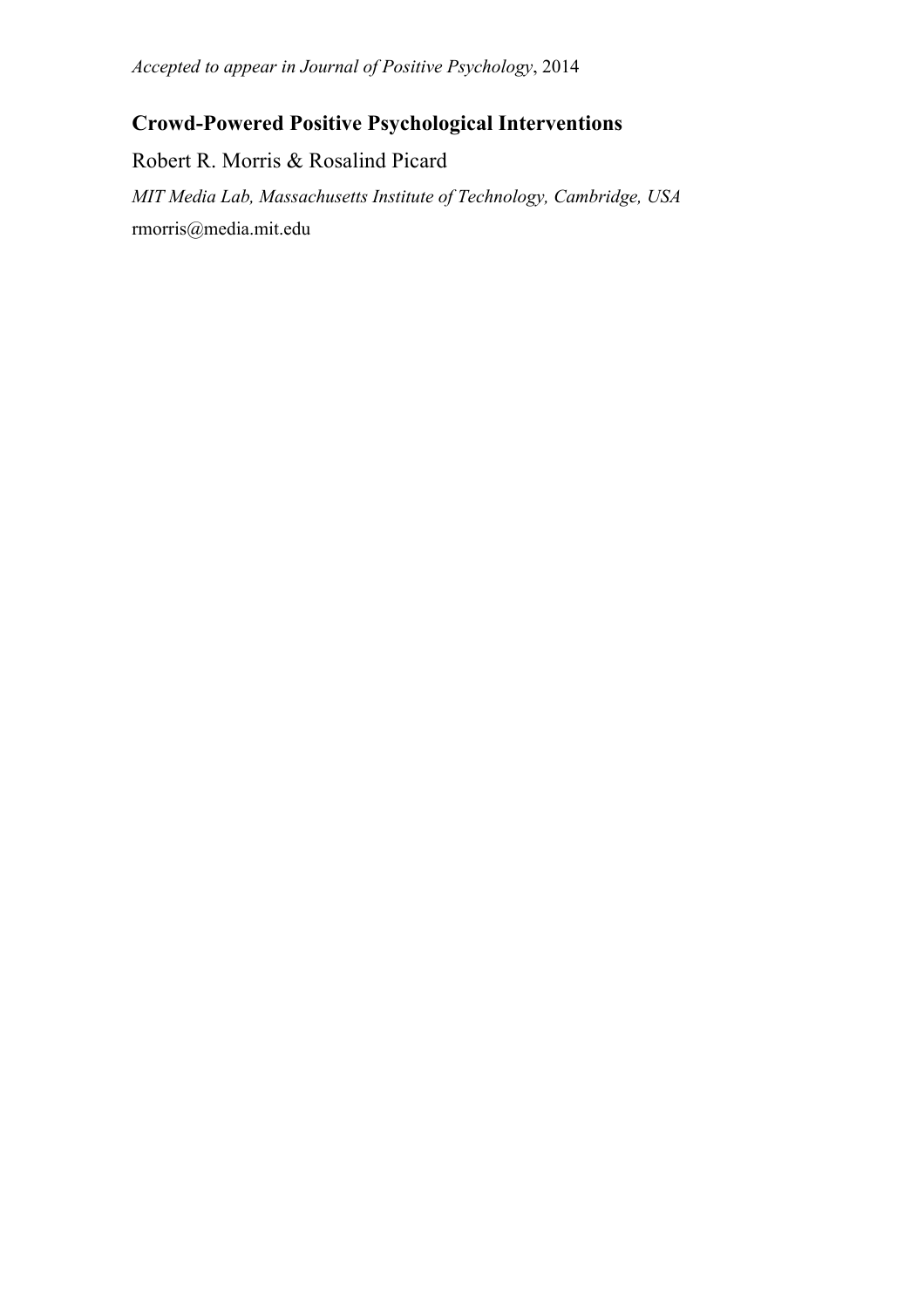## Crowd-Powered Positive Psychological Interventions

Recent advances in crowdsourcing have led to new forms of assistive technologies, commonly referred to as crowd-powered devices. To best serve the user, these technologies crowdsource human intelligence as needed, when automated methods alone are insufficient. In this paper, we provide an overview of how these systems work and how they can be used to enhance technological interventions for positive psychology. As a specific example, we describe previous work that crowdsources positive reappraisals, providing users timely and personalized suggestions for ways to reconstrue stressful thoughts and situations. We then describe how this approach could be extended for use with other positive psychological interventions. Finally, we outline future directions for crowd-powered positive psychological interventions.

Keywords: crowdsourcing; affective computing; reappraisal; social support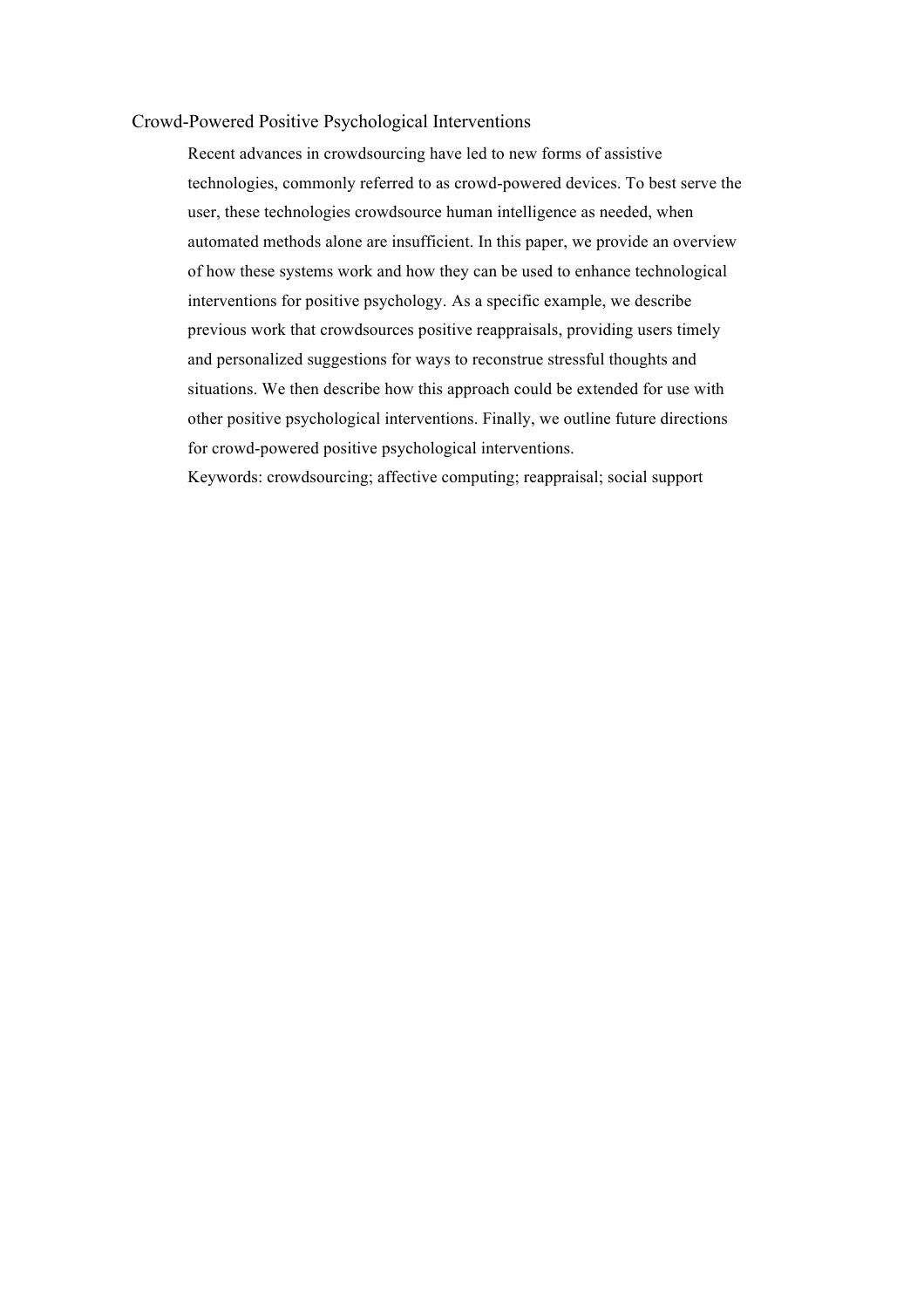#### **Introduction**

Behavioral intervention technologies (BITs) offer exciting new ways to disseminate positive psychological interventions. Self-guided BITs, in particular, have the potential to proliferate widely, reaching underserved populations that might not otherwise have the resources to pursue traditional therapist-led interventions (Schueller, Muñoz, & Mohr, 2013). Unfortunately, when computer-based interventions are purely selfadministered, without any oversight from clinicians or experimenters, adherence and motivation drop precipitously (Christensen, Griffiths, & Farrer, 2009; Eysenbach, 2004)

When evaluating the success of self-guided BITs, therefore, researchers must consider both efficacy and adherence. Effective widespread dissemination of selfguided BITs requires designing them to prevent attrition. BITs that are poorly designed and unengaging are of little benefit for the wider population, even if they yield successful outcomes in supervised experiments.

This has important ramifications for self-guided positive psychological activities. According to a recent meta-analysis, self-guided positive psychological interventions are less effective than therapist- or group-led interventions (Sin  $\&$ Lyubomirsky, 2009). Part of the problem may relate to reduced engagement and motivation. Indeed, research suggests that the success of positive psychological interventions depends, at least in part, on whether one puts forth sufficient effort when doing the activities (Lyubomirsky, Dickerhoof, Boehm, & Sheldon, 2011).

To boost adherence and engagement, BITs should incorporate design strategies from fields such as user interface design (Shneiderman & Plaisant, 2009), user experience design (Garrett, 2010), and persuasive systems design (Torning & Oinas-Kukkonen, 2009), among others. New technologies might also take design inspiration from therapist-led interventions. BITs for positive psychology could be crafted to emulate interactions that support successful engagement in the clinic, such as social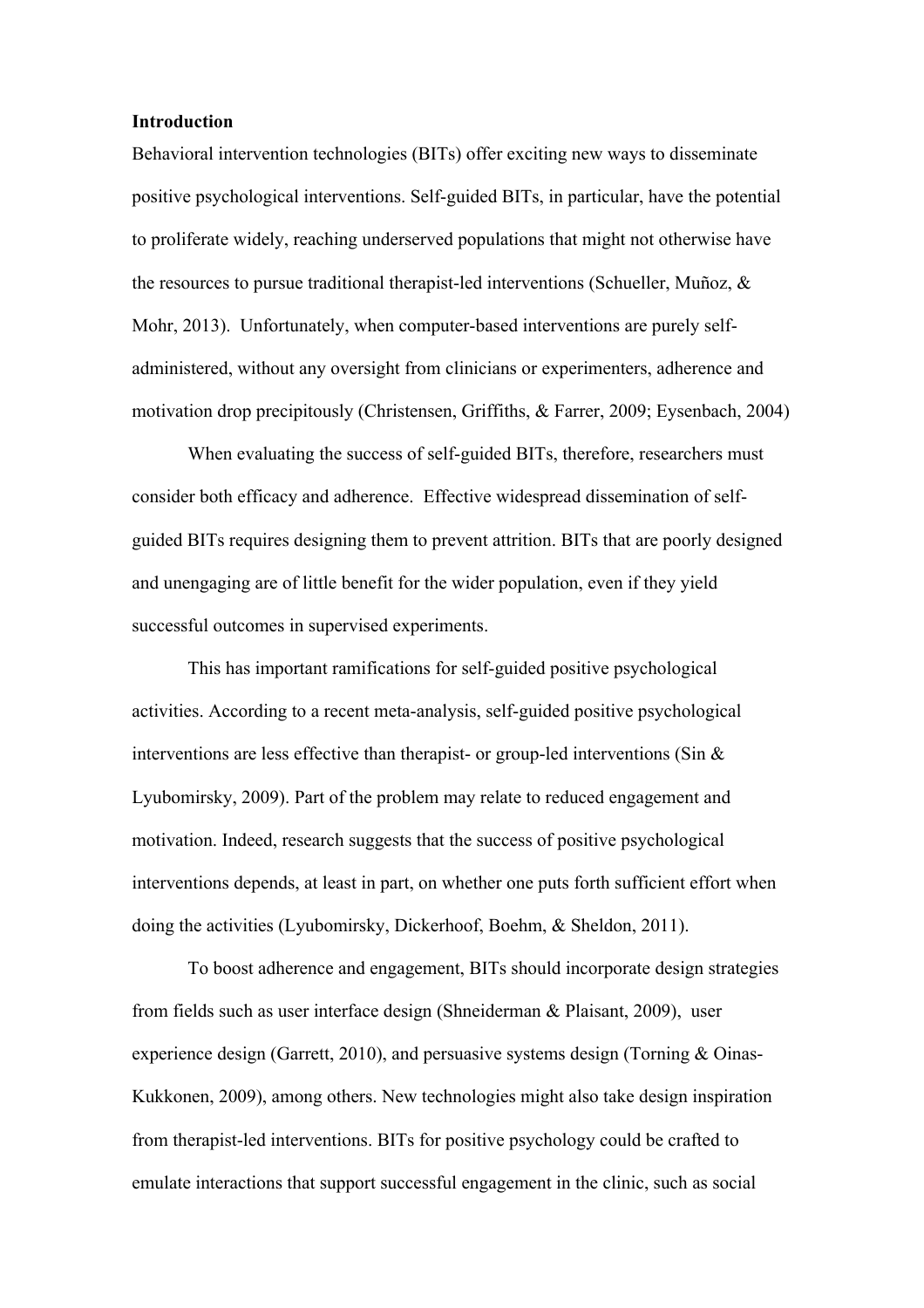support, accountability and individualized instruction (Mohr, Cuijpers, & Lehman, 2011; Sin, Della Porta, & Lyubomirsky, 2011). For example, an ideal technology might be one that engages conversationally with the user, offering contextually relevant, individualized training combined with on-demand social support.

An interesting challenge for future research, then, is to design BITs that offer some, or perhaps all, of the interactions describe above, without sacrificing the benefits that come from self-administered approaches – namely, accessibility, anonymity and scalability. Incorporating these design features could significantly enhance self-guided interventions for positive psychology and beyond.

In the future, artificial intelligence (AI) may help BITs achieve these goals. Personal assistants could be engineered to not only disseminate intervention concepts and instructions, but to also provide timely support and social interactions that keep the user motivated and entertained. Unfortunately, artificial agents are not yet sophisticated enough to support many of these interactions. They currently cannot construct nuanced, extemporaneous responses that reliably fit the particular context or personal history of the user. Doing so requires tremendous advances in AI, especially in the domains of natural language processing and common-sense reasoning. This is unfortunate because systems with greater human-like intelligence could help fill a huge unmet need for accessible yet powerfully engaging positive psychological interventions.

Because AI cannot yet provide this level of interactivity, some researchers have begun to explore various technological work-arounds, the most common being the use of online crowdsourcing workforces - an approach that is sometimes called "human computation" (von Ahn, 2005). In recent years, these techniques have helped solve challenging problems that cannot be addressed by AI alone. Applying these design paradigms to positive psychology could be an interesting new avenue of research.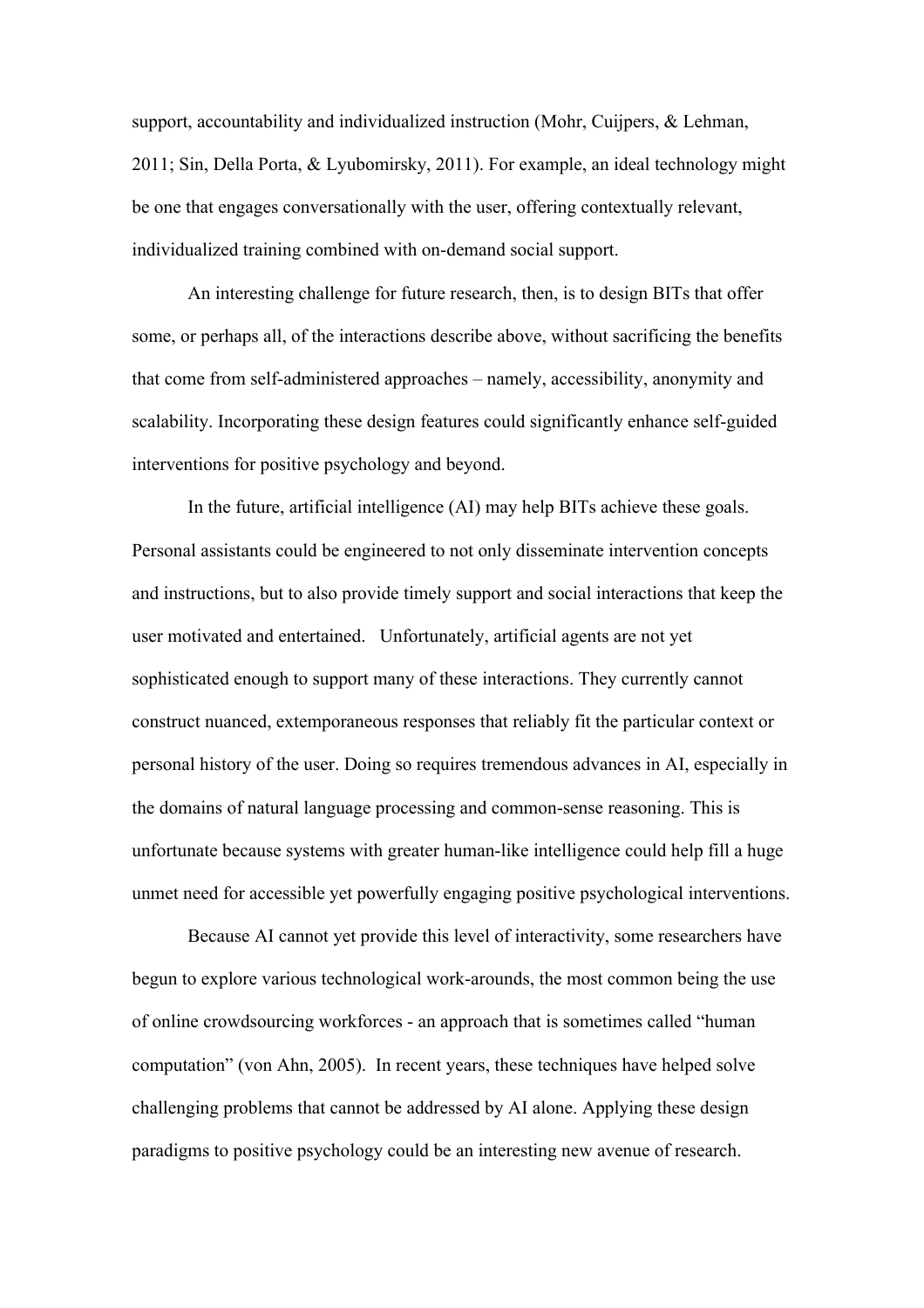In this paper, we review a new breed of assistive crowd-powered interfaces – that is, technologies that leverage human intelligence on demand while still preserving the anonymity and scalability of purely automated tools. We illustrate how these tools might enhance existing positive psychological interventions and foster new approaches that were not feasible before. We believe crowd-powered approaches have the potential to improve the adherence, engagement, and efficacy of self-guided BITs, by offering both social interaction and creative new forms of on demand intervention assistance.

To introduce this approach, we first review existing work in this space, describing technology that crowdsources positive reappraisals in near real-time. We then extrapolate from this example and consider how other positive psychological interventions might similarly benefit from crowd-powered approaches. Finally, we explore future directions for this field, discussing open research questions and new technological opportunities.

#### **Crowdsourcing**

Crowdsourcing refers to recruiting and organizing ad hoc labour, usually through an open call for participation (Howe, 2006). Crowds are not bound by contractual obligations and, for the most part, they can come and go as they please. The fluidity of this workforce has its drawbacks, but, when managed carefully, crowdsourcing can be an extremely powerful tool. For example, crowdsourcing systems have helped digitize millions of documents (Ahn, Maurer, McMillen, Abraham, & Blum, 2008), label millions of images (von Ahn & Dabbish, 2004), and classify immense planetary data (Kanefsky, Barlow, Gulick, & Norvig, 2001). In just three weeks, crowdworkers discovered the protein structure of M-PMV – a challenge that had previously eluded scientists for over ten years (Khatib et al., 2011).

In recent years, new platforms have evolved to support the practice of crowdsourcing. One such platform is Amazon's Mechanical Turk service (MTurk), a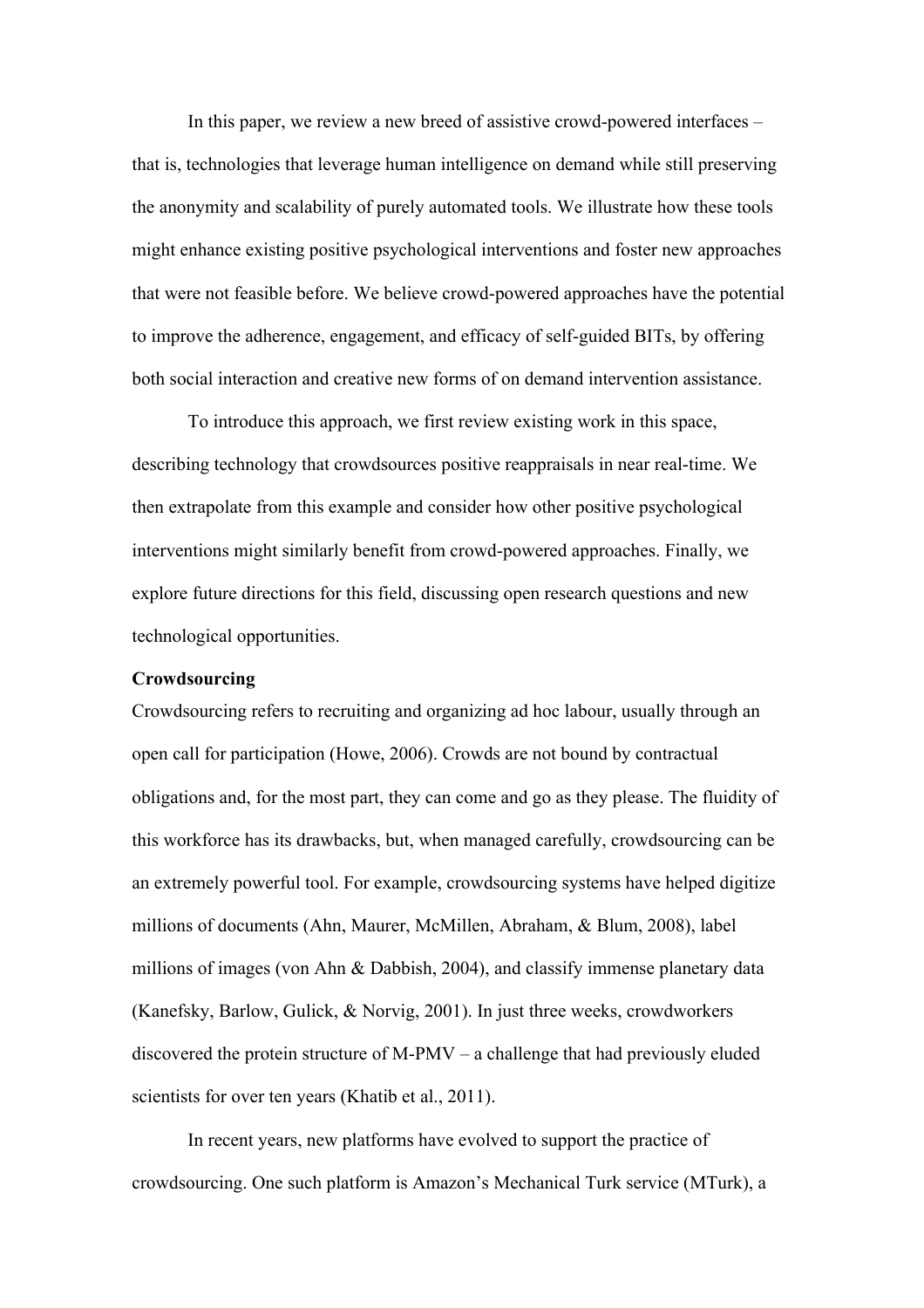crowdsourcing marketplace that employs hundreds of thousands of crowdworkers (http://www.mturk.com). Jobs are done online and follow a so-called 'microtask' structure; they are short and circumscribed and are often completed for less than a dollar (Kittur, Chi, & Suh, 2008).

## **Crowd-Powered Assistive Devices**

One notable feature of MTurk is its application programming interface (API), which allows anyone to programmatically post jobs, hire workers, accept work, reject work, and award bonuses. Recently, human-computer interaction researchers have begun to exploit these features, creating sophisticated crowd-powered systems that recruit and coordinate human labor through algorithmic processes. *Soylent*, for example, is a word processor built upon these principles (Bernstein et al., 2010). One of *Soylent*'s features is 'shorten', which reduces a document to 85% of its original length without compromising the meaning of the text. It accomplishes this by recruiting multiple crowdworkers in succession to remove clutter in the document. One team of workers scans each paragraph and identifies words and sentences that can be deleted or shortened. Another team makes the changes and, finally, yet another group of workers reviews and approves the work. Similar algorithmic techniques have been used to crowdsource encyclopedia articles (Kittur, Smus, Khamkar, & Kraut, 2011), poetry translations (Kittur, 2010), travel itineraries (Zhang et al., 2012), fashion tips (Burton et al., 2012), and visual assistance for the visually impaired (Bigham et al., 2010). In all cases, worker recruitment, worker training, worker coordination, and quality control are coordinated entirely through code. In some instances, the crowd is hidden and the enduser may not even be aware that human workers are powering the system from within. In others, the crowd's efforts are exposed to the user. This latter approach can be especially useful for assistive devices that might benefit from the engaging properties of direct human interaction and social support.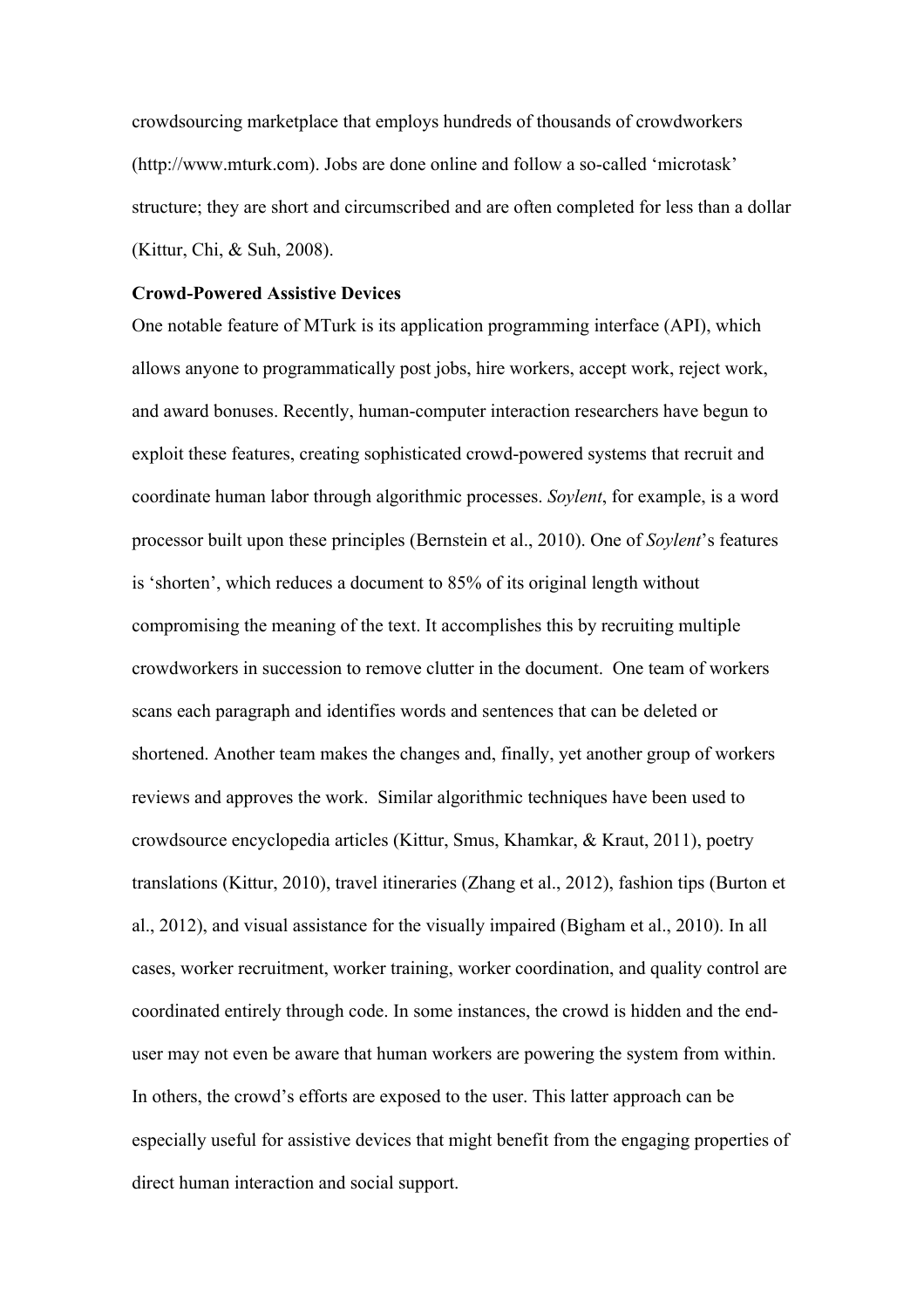## *Quality Control*

All of the aforementioned examples contained techniques to ensure the quality of the crowdsourced contributions. These techniques include administering qualification tests to pre-screen workers and employing 'gold-standard' questions to detect cheating (Kittur, Chi, & Suh, 2008). Crowdworkers can also be hired to curate the work of their peers, returning only the best responses from the crowd (Bernstein et al., 2010). Other approaches involve priming workers with positive stimuli (e.g., positive music or images) to boost creativity and motivation (Morris, Dontcheva, Finkelstein, & Gerber, 2013), or filtering out workers whose behavioral signatures (e.g., scrolling through instructions too quickly to be actually reading them) predict poor task performance (Rzeszotarski & Kittur, 2011).

#### **Crowd-Powered Positive Psychological Interventions**

In many ways, crowd-powered systems are extremely well-suited for positive psychological BITs. Crowd-powered tools could offer on-demand assistance, helping reinforce important positive psychology concepts as needed, while also responding intelligently to the user's unique situation. When used appropriately, these tools could also help boost adherence and sustain engagement. In the next sections, we contextualize this approach for the positive psychology community, by reviewing a previously published system designed to crowdsource positive reappraisals. We then describe how a similar approach could be used to enhance components of other positive psychological interventions, such as resilience training, goals and planning, using signature strengths, and performing acts of kindness.

## *Positive Reappraisal*

Reappraisal is an adaptive emotion regulatory skill that involves reinterpreting the meaning of a thought or situation to alter its emotional impact (Gross, 1998). Its use is associated with high levels of well-being (Gross & John, 2003), lowered incidence of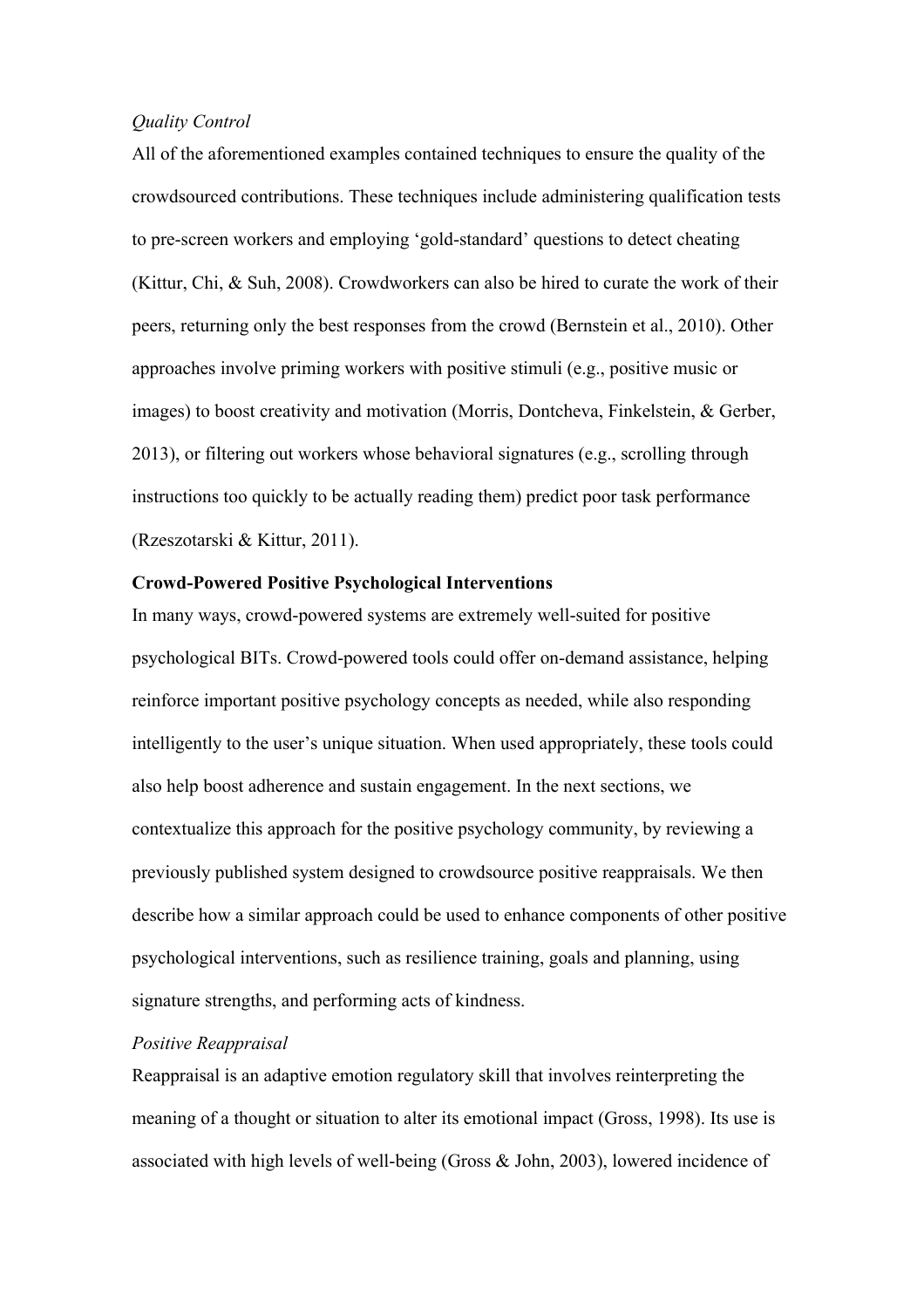depression (Garnefski & Kraaij, 2006), and strong interpersonal skills (Gross & John, 2003). It has also been used within interventions designed to produce positive affect (Moskowitz et al., 2011). Unfortunately, reappraisal strategies do not come naturally to everyone and they can be hard to utilize during high intensity emotional situations (Sheppes & Gross, 2011). While peers can be a great source of reappraisal assistance (Marroquín, 2011; Panzarella, Alloy, & Whitehouse, 2006), social support is not always available and some situations may necessitate anonymity. New technologies could help serve these needs by providing reappraisal support that is at once anonymous, real-time and contextualized to the unique circumstances of the user.

To explore this space, we recently built a crowdsourcing system that helps users generate healthy, positive reappraisals of stressful situations (for a detailed description of the system design and experimental findings, see Morris & Picard, 2012). To illustrate how it works, consider the following user scenario: A woman named Ellen is at work and her boss berates her in front of all her colleagues. While she is familiar with reappraisal skills, she still needs practice and could use some assistance. She opens an application and writes, "My boss yelled at me today and humiliated me in front of my colleagues. I'm such a loser. I feel ashamed."

Her text is immediately sent to several sets of crowdworkers on MTurk trained to help her respond more positively to the situation. The first set of workers is trained to offer empathetic support and reassurance and is asked to let Ellen know her feelings make sense, given the situation. Another set of workers then attempts to reappraise the situation. For instance, these workers might help Ellen interpret the event in less personal terms, shifting the focus onto her boss's behavior. One worker might say: "If you made a mistake, it's your boss's job to help you, not to make things worse by yelling like an idiot." Yet another worker might say, "Maybe your boss has some serious anger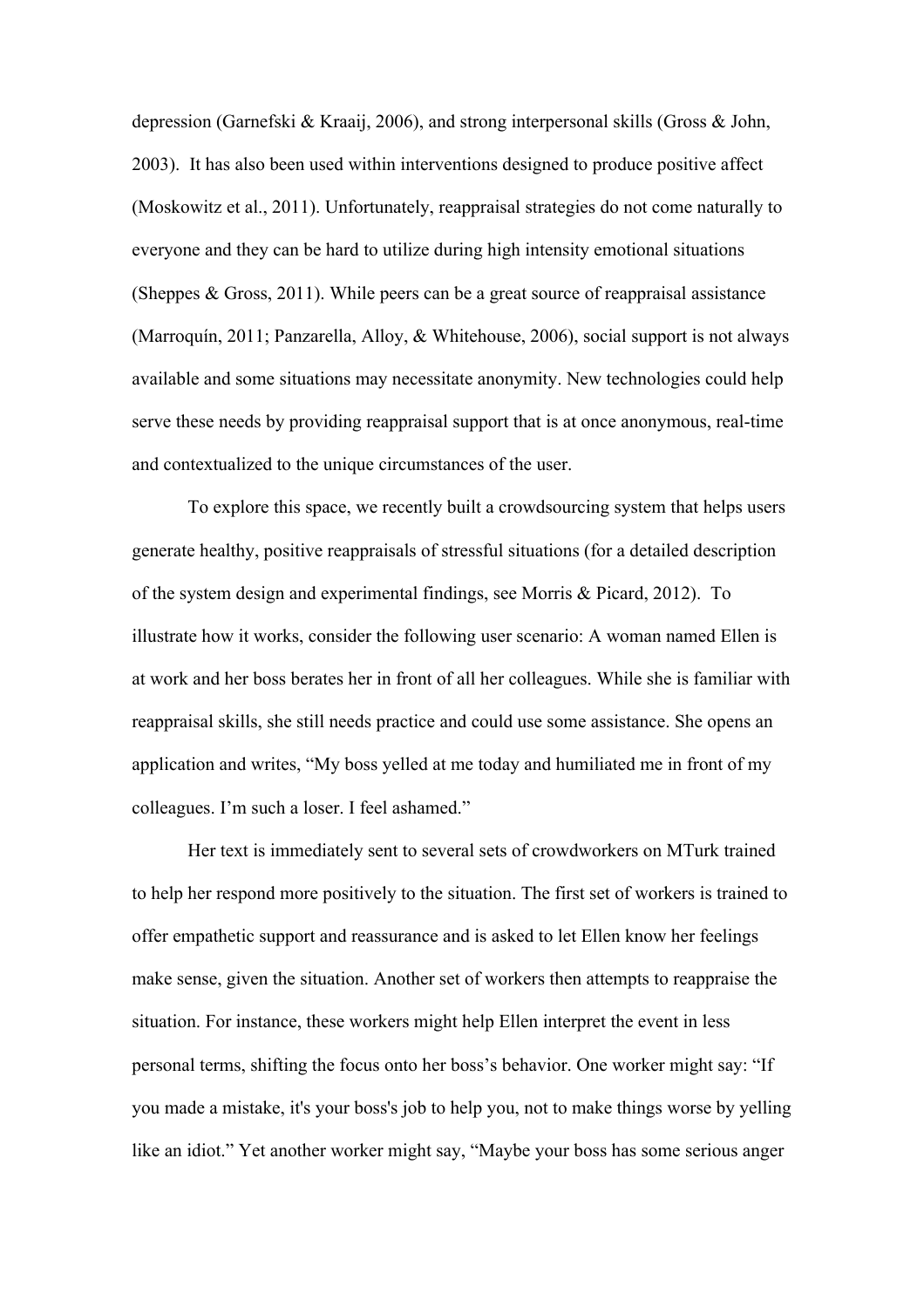issues? I could even feel sorry for this person - not being able to control your temper can be a serious health problem. It also makes you pretty unlikeable!" Because it is assumed that these workers lack training in reappraisal strategies, they are first given a short three to five minute online tutorial about the concept. They are also given a short quiz along with feedback that differentiates between good and bad reappraisals (e.g., ones that help a user think differently vs. ones that simply advocate problem-solving advice). The workers are not asked to administer a particular type of reappraisal, (e.g., 'detaching oneself from the situation' or 'finding the silver lining'; McRae, Ciesielski, & Gross, 2012), but are instead told in general terms to help the user find creative and realistic ways to reinterpret the situation in a more positive light. Future research could examine whether specific reappraisal tactics might be solicited at different times, perhaps depending upon the user's preference or the nature of the user's situation.

Within a few minutes after submitting the text, the user starts receiving responses from the crowd. The latency of the responses depends on various factors, including (a) how much workers get paid, (b) whether workers have previous training and are able to advance beyond the usual, preliminary instructions and (c) whether workers have agreed to wait on retainer and be ready the second a new task arrives in the queue. When designed appropriately, crowd-powered systems can return results extremely quickly. For simple tasks, with workers placed on retainer, researchers have achieved results within two seconds (Bernstein, Brandt, Miller, & Karger, 2011).

Once the crowd has completed the tasks, the user rates the responses, which helps refine the system further. Workers who submit low-ranking responses can be excluded from future tasks, while high-performing workers can be sought out intentionally (e.g., by sending them an email notification whenever a new job is available and by paying them higher wages).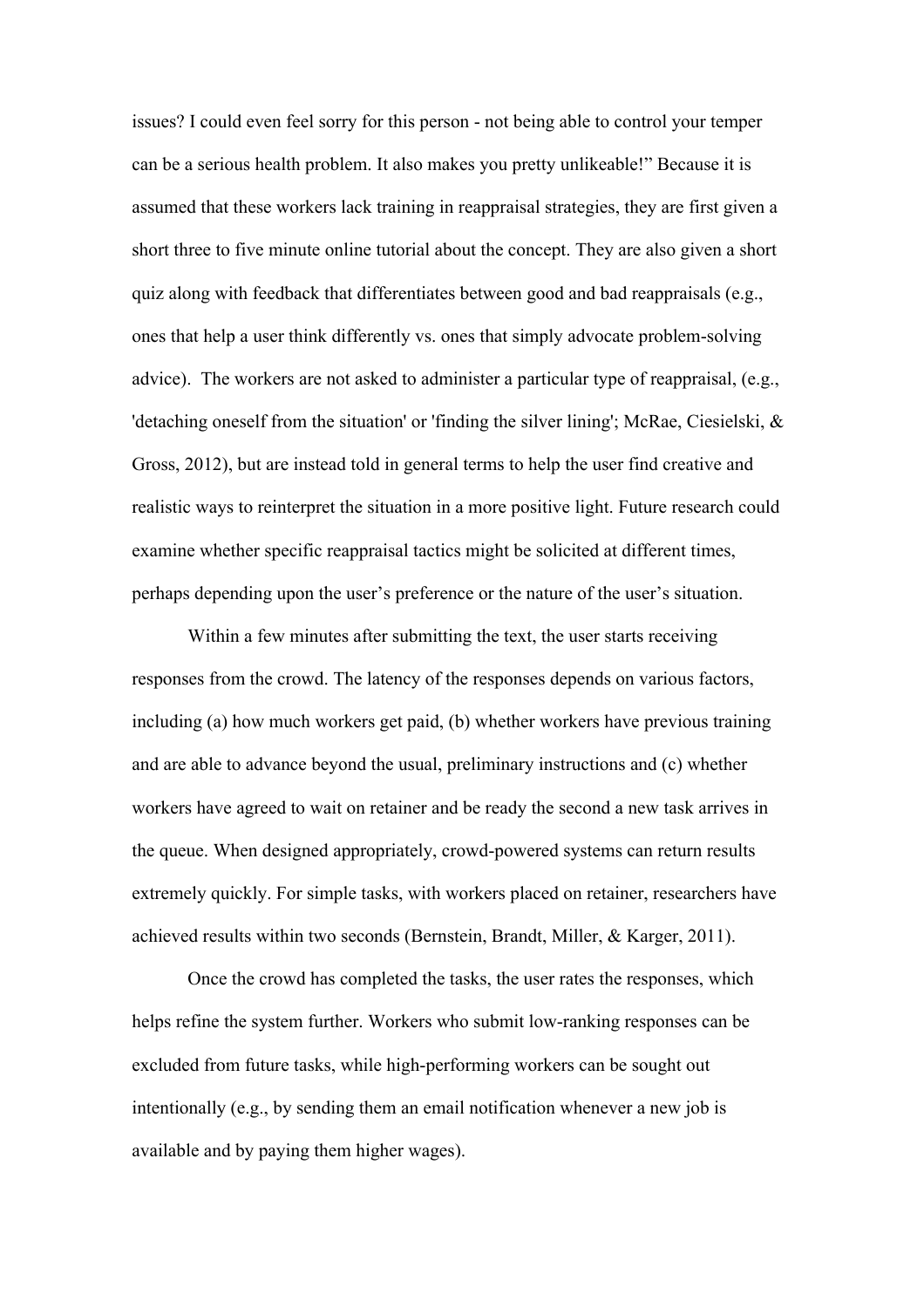MTurk has an international, multilingual workforce (Ipeirotis, 2010), and many workers might lack the English skills required to compose well-written reappraisals. To address this concern, our system uses several techniques to increase the odds that workers are fluent in English. Workers must be registered as a U.S. worker in the MTurk database, have an IP address from the U.S. (as suggested by Shapiro, Chandler, & Mueller, 2013), and pass a short, two minute SAT verbal exam.

Responses are also filtered by the crowd, and are only returned to the user if they are approved by multiple crowdworkers who are trained to reject malicious or poorly written responses. If a response is deemed inappropriate, it is discarded and a new worker is recruited to try again. The algorithm that guides this entire workflow is completely automated using the MTurk API. The user needs only to submit the original text – there is no need for the user or any other human to coordinate or oversee the subsequent crowdsourcing workflows (see Figure 1).

A prior study of this system showed that crowdsourced responses were rated significantly higher than responses generated from an open-response structure, wherein workers were simply asked to help the user feel better (Morris & Picard, 2012). However, a longitudinal study examining repeated use of the entire system has yet to be conducted. More work is needed to see whether repeated exposure to this kind of intervention might improve reappraisal ability and whether this, in turn, might promote greater subjective well-being for the user. In the following sections, we extrapolate from this example and consider how similar crowd-powered workflows might be applied to other positive psychological interventions.

## *Putting it in Perspective*

One aim from the Penn Resilience program (Reivich, Gillham, Chaplin, & Seligman, 2013) is to help individuals apply 'realistic optimism' when considering the implications of stressful situations. Positive reappraisal, as described above, could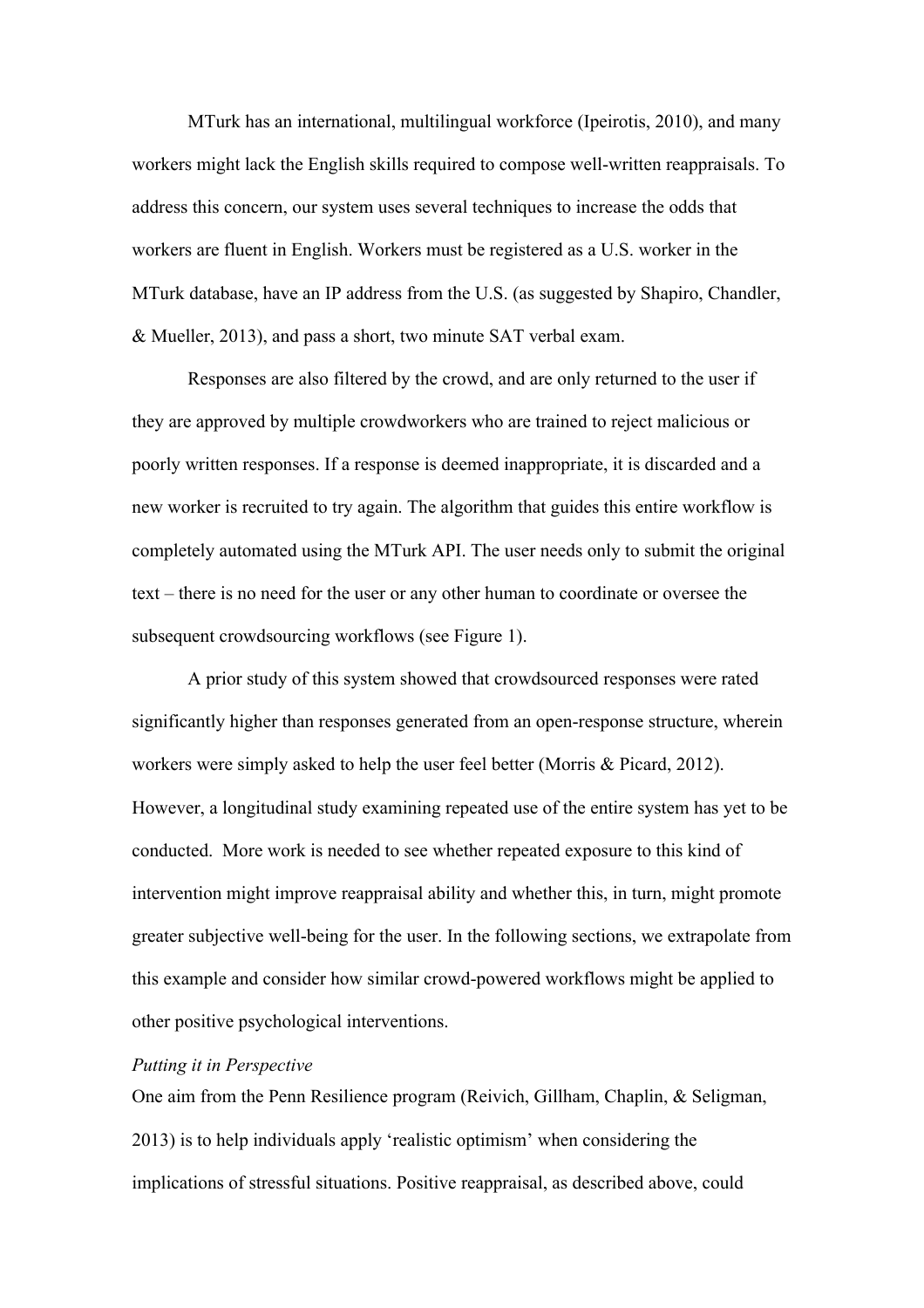certainly help achieve this end. Another technique described by Reivich and colleagues is 'putting it in perspective' – an exercise that involves generating best- and worst-case scenarios to adverse events. This technique balances dichotomous or catastrophic interpretations of stressful events with equally extreme best-case scenarios to help individuals recognize the unrealistic nature of their initial responses.

Returning to the example with Ellen, we posted the situation with her boss on MTurk and asked workers to generate extreme best-case and worst-case scenarios, as a simple proof-of-concept pilot test. As a worst-case scenario, one worker wrote, "*One of your coworkers will capture the incident on her cellphone and post it on YouTube with a soundtrack featuring "Loser" lyrics. The video is played at the annual department meeting."* As a best-case scenario, one worker wrote: *"Your boss apologizes and explains that he hasn't been sleeping well. You correctly diagnose him as having sleep apnea, he gets better, and as thanks he gives you a bonus in the form of a new Porshe [sic]."* As described previously, proper quality control techniques would likely improve these responses further.

When individuals are first exposed to 'putting it in perspective,' it might be useful to have crowdworkers help generate some initial, extreme ideas as shown above. Because the workers are distanced from the situation, they may be better positioned to generate quick and creative ideas. Further, the user might find the content and sheer variety of the crowd responses entertaining, which could lead him/her to engage with the technique more often. Monotony and routine can be a serious problem for some positive psychological activities (Layous & Lyubomirsky, 2012). Crowdsourced interactions, such as the ones shown thus far, could add spontaneity to intervention activities that are at risk of growing stale.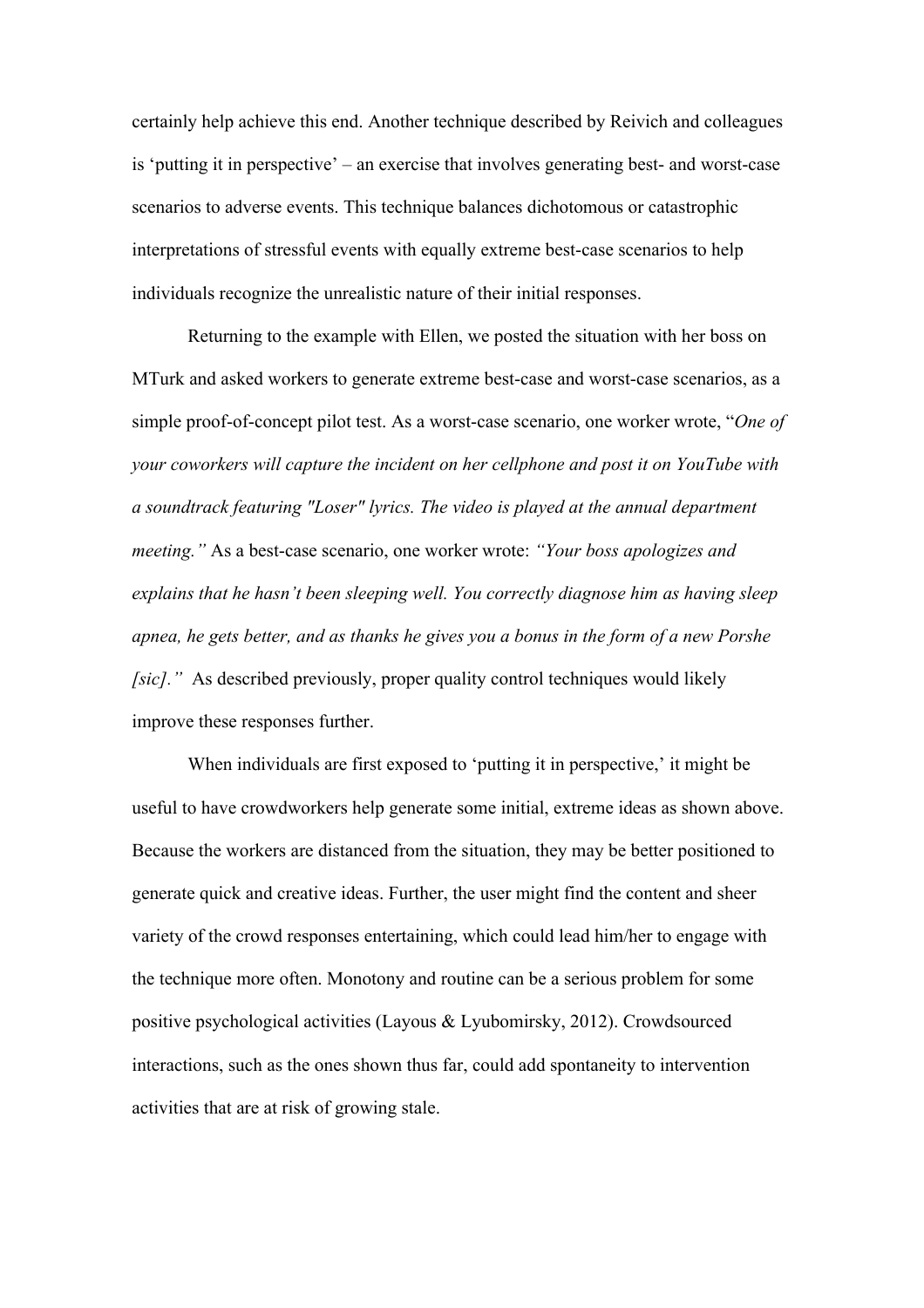## *Goal Setting and Planning*

Goal setting and planning interventions can significantly enhance well-being (Cheavens, Feldman, Gum, Michael, & Snyder, 2006; MacLeod, Coates, & Hetherton, 2008). Crowd-powered technologies could intervene in at least two cognitive components believed to be important for healthy goal pursuit – "pathways thinking" and "agency thinking" (Snyder, 2002).

Pathways thinking, as described by Snyder (2002), is the process of identifying the specific routes and steps needed to attain a goal. Crowds could be recruited to help users define clear blueprints for goal attainment. They could also be recruited to intervene whenever an individual reaches an impasse and needs to brainstorm alternate pathways to achieve a goal. Research by Zhang et al. (2012) shows how crowds can be recruited to help plan vacation itineraries, making sure each activity is a reasonable precursor to the next (both in terms of the time required to complete the task and the distance needed to travel to the next stop). Similar design approaches could be used to help individuals identify specific, manageable goals and the various routes for achieving those goals. In practice, such an approach would be most appropriate for goals that do not require considerable domain expertise (e.g., finding ways to read more vs. perfecting a machine learning algorithm). However, crowdsourcing platforms that incorporate social network information can match users with respondents who have similar interests and skills (Horowitz & Kamvar, 2010). Systems such as these might be useful for individuals that need help planning goals within specialized domains.

Agency thinking is defined as the perceived ability to achieve one's goals (Synder, 2002). This is another component thought to be important in successful goal pursuit. To bolster this faculty, crowds could be hired to congratulate users when goals are achieved or boost their confidence when goals seem unduly challenging. Simple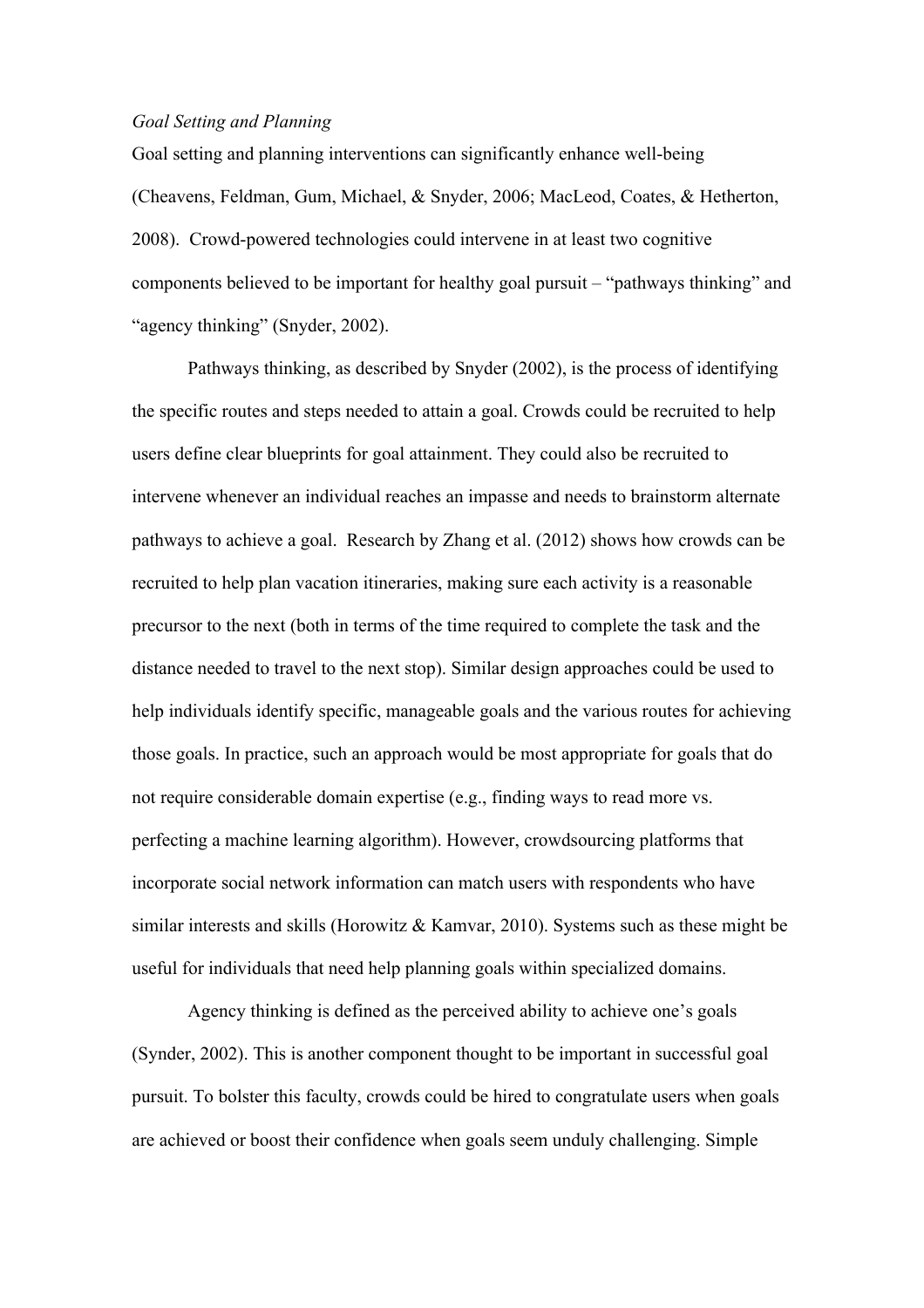messages of encouragement, crowdsourced at opportune times, might help individuals feel more confident in their ability to attain their goals.

### *Using Personal Strengths*

Utilizing personal strengths is associated with a host of positive outcomes, such as enhanced well-being (Proctor, Maltby, & Linley, 2011), less stress (Wood, Linley, Maltby, Kashdan, & Hurling, 2011), and greater work satisfaction (Peterson, Stephens, Park, Lee, & Seligman, 2009). Crowd-powered technologies could be used to augment strengths interventions in various ways. For instance, crowds could be trained to help people identify optimal ways to utilize signature strengths. As crowds help people identify goals and planning strategies, as discussed earlier, they could tailor their recommendations to align with the user's signature strengths. Indeed, evidence suggests that strengths use mediates the relationship between goal pursuit and well-being (Linley, Nielsen, Wood, Gillett, & Biswas-Diener, 2010).

Crowds could also help a user brainstorm new ways to use certain types of signature strengths throughout daily life, outside the context of goal interventions. For those whose signature strengths include 'Love of Learning,' for example, crowds could help users find ways to pursue new pathways to knowledge (such as providing links to interesting online courses, blogs, or adult education classes). Previous work in humancomputer interaction has outlined ways to successfully crowdsource idea generation in domains as diverse as product ideation (Poetz & Schreier, 2012), poetry translation (Kittur, 2010), and furniture design (Yu & Nickerson, 2011). Crowds could similarly produce useful ideas for strengths use that may not have occurred to the user. While automatic recommendation systems for movies and music are now commonplace and may eventually suggest interesting and apt ways to use strengths, these algorithms require massive amounts of user data to work effectively (Resnick & Varian, 1997). To predict what movies you might like, for instance, recommendation algorithms need to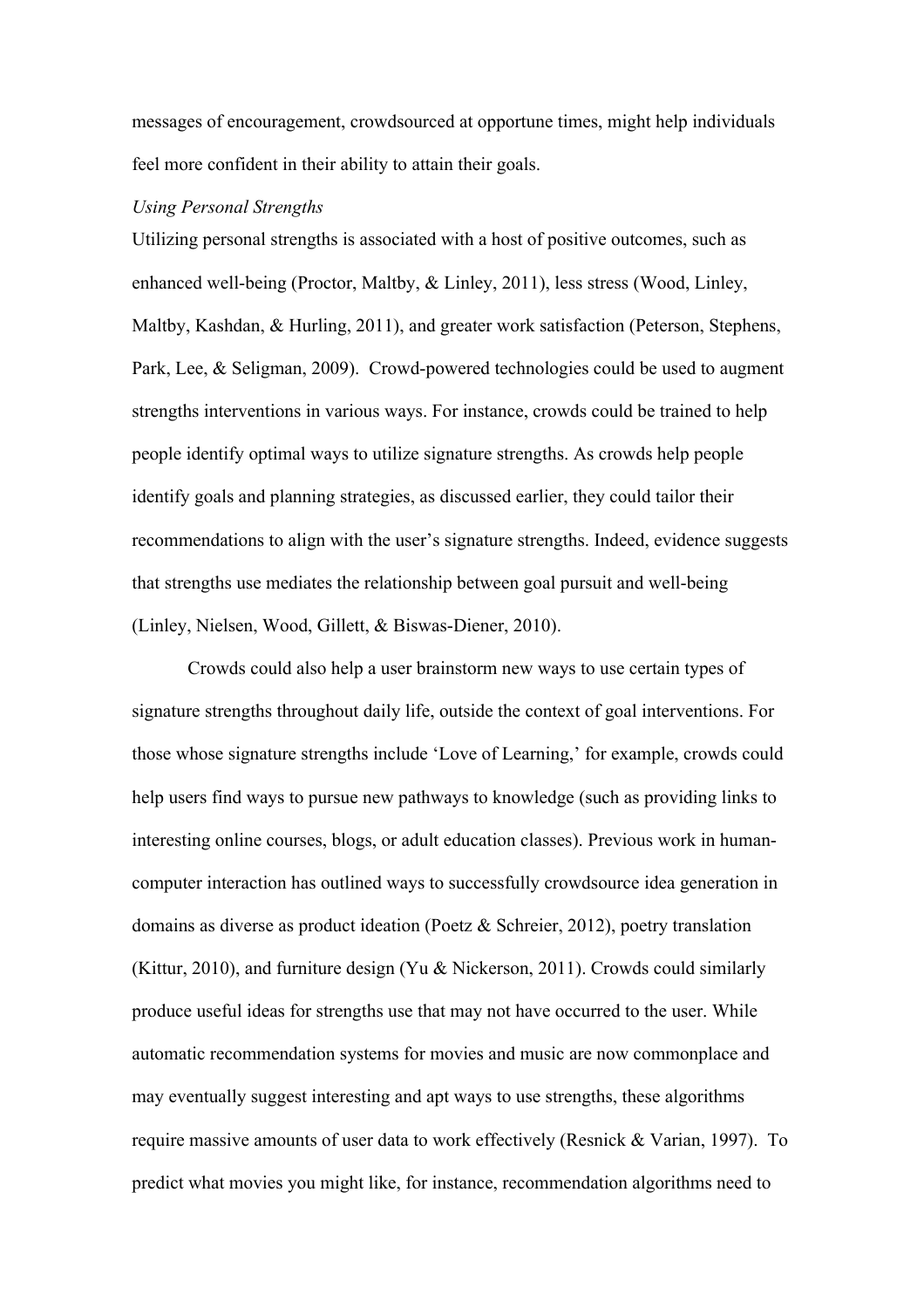know a lot about your own movie tastes and how they compare with similar others. Until individuals are commonly reporting ways in which their strengths align with the activities they pursue, subtle and personalized recommendations for strengths use will likely remain the purview of human intelligence.

Crowds could also be tapped to provide encouragement and positive feedback as individuals pursue strengths use interventions. Buckingham (2010) suggests that only 17% of people report using their strengths 'most of the time' each day. Offering individuals motivation, as well as more interesting and varied opportunities to exercise strengths, might help encourage greater use of this technique.

#### *Acts of Kindness*

To date, most crowd-powered systems have relied on crowdsourcing markets like MTurk. However, these systems can be more self-sustaining if the end-users are incentivized to contribute themselves, in lieu of for-pay workforces. This approach not only solves throughput issues, it may also have therapeutic benefits for the user as well; applying intervention techniques to others can be rewarding in itself and can be a great way to learn the concepts in a deep and meaningful way. Also, helping others through acts of kindness has been explored as a positive psychological intervention, and research suggests that it can boost mood and well-being, provided the tasks are not too repetitive (Lyubomirsky, Sheldon, & Schkade, 2005). Crowd-powered assistive platforms, such as those described in this paper, offer many avenues to help other people and its quite possible that simply being a respondent on these systems will have significant benefits for well-being.

## **Future Directions**

The crowd-powered approaches described in this paper are still developing and future research is needed to understand how they can be used effectively, especially in the context of positive psychological interventions. Future work should address what types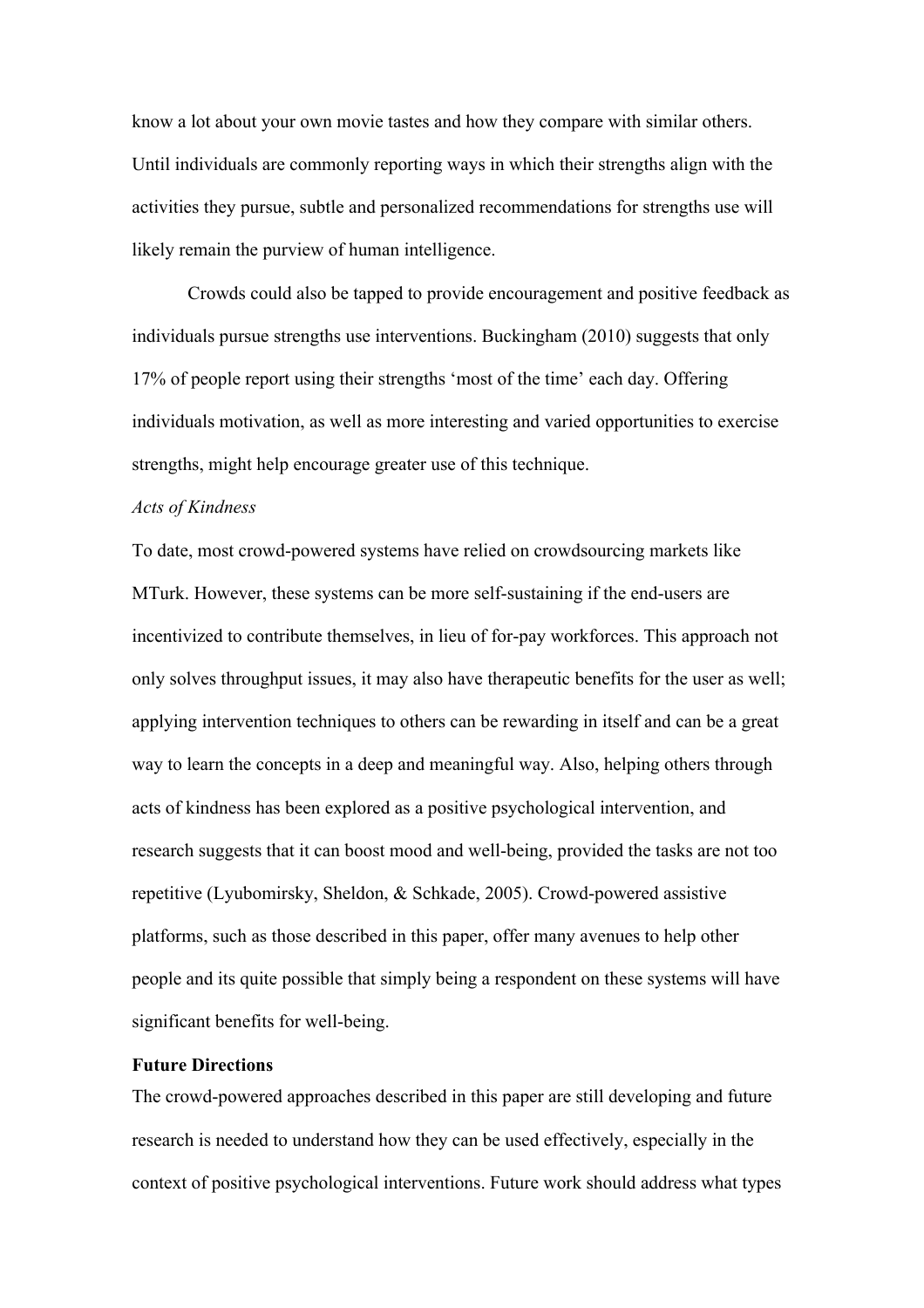of people might benefit most from crowdsourced feedback and which interventions are most suitable for this type of approach. The technologies and design choices that support crowd-powered tools are also ripe for additional research and innovation. Advances in natural language processing, for example, can help groom responses from the crowd, ensuring that malicious or inappropriate responses are not returned to the user. Algorithms can also be trained to automatically detect text features that correlate with good responses (e.g., sentiment, grammar), obviating the need for crowdsourced voting. In the future, with enough training data, AI algorithms might even be able to compose intelligent responses as well as vet them. Indeed, one of the benefits of crowdpowered systems is their ability to generate a massive corpus of data. New algorithms can learn to mimic the responses that are most well-received in human-mediated crowdsourcing systems, so that future systems are not wholly dependent on real-time, human contributions.

Another open question relates to the amount of support crowd-powered systems should provide. At early stages in an intervention, crowdsourced suggestions and hints can be valuable and engaging. However, for some interventions, it might be wise to slowly taper-off this support and let the user do all the legwork him or herself. More work is needed to examine how and when crowdsourced assistance should be solicited.

Crowd-powered systems should also move beyond paid labor markets and make efforts to attract unpaid volunteers who are interested in contributing. Individuals who self-select as volunteers should be more intrinsically motivated than those working primarily for money or other extrinsic rewards (Deci et al., 1999). One way to increase this pool of unpaid volunteers, as described previously, is to encourage the users to become contributors themselves.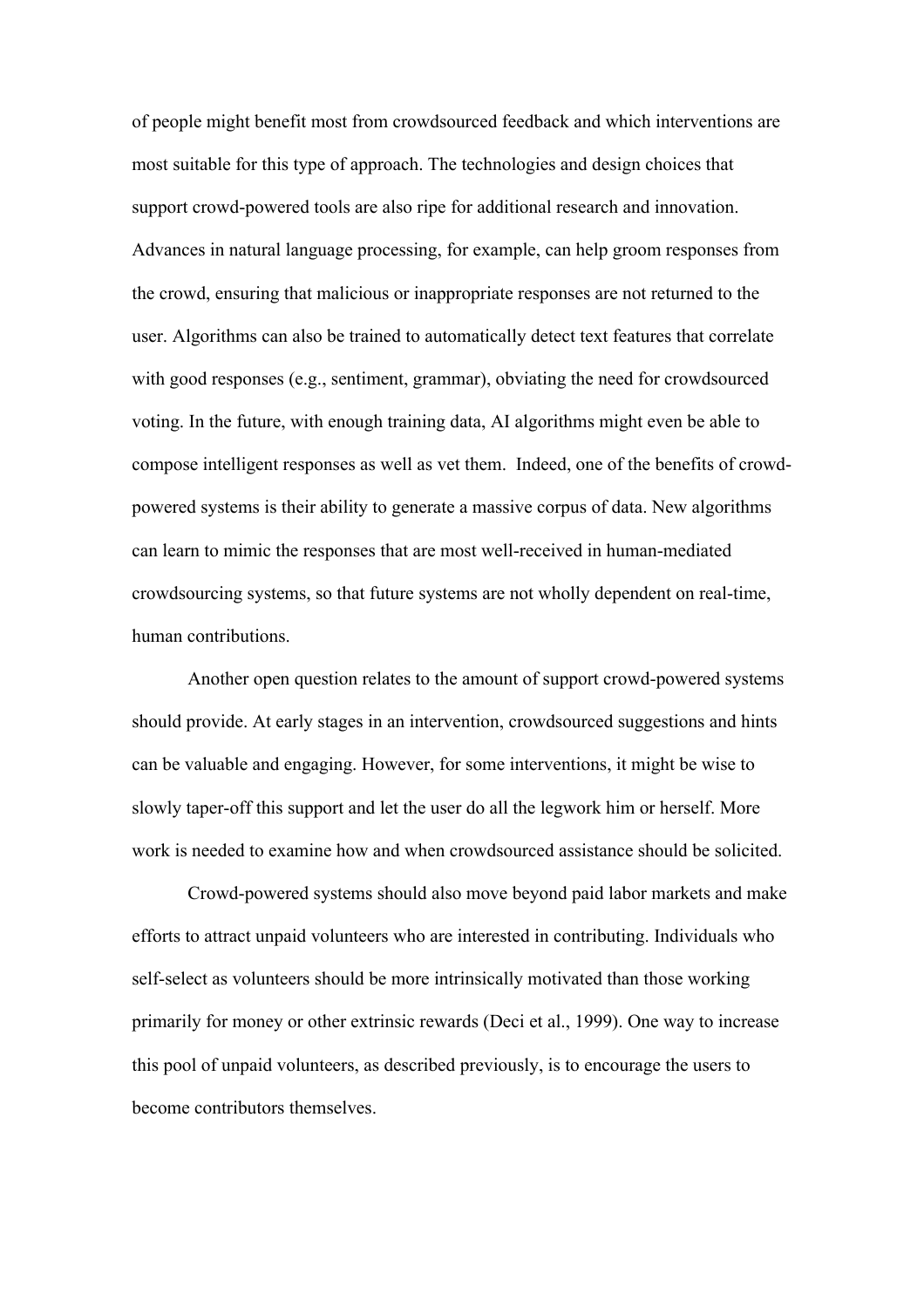Finally, more work is needed to determine how these systems can improve intervention engagement. Done poorly, feedback from crowdworkers could have the opposite of its intended effect. As noted by Layous and Lyubomirksy (2012), social support that merely cheerleads a person with generic messages of encouragement could come across as patronizing or nagging, thereby reducing engagement. Crowdsourced messages, however, are highly personalized and nuanced and thus could be extremely motivating, helping users adhere to interventions they might otherwise find challenging or tiresome. Receiving responses back as close to the moment as possible is also important (Mamykina et al., 2011). Fortunately, modern crowdsourcing techniques can produce results within a few minutes or even seconds (Bernstein, Brandt, Miller, & Karger, 2011). Lastly, sharing information about the self is intrinsically rewarding (Tamir & Mitchell, 2012) and a crowd-powered system that offers social sharing opportunities could be especially alluring.

The use of crowd-powered techniques to support positive psychological interventions is a largely unexplored space. The ideas presented in this paper are by no means exhaustive. To realize the potential of this approach, new collaborations are needed between the fields of positive psychology and human-computer interaction (particularly crowdsourcing and social computing). A confluence of approaches from these disciplines could help forge exciting new tools for the advancement of human well-being.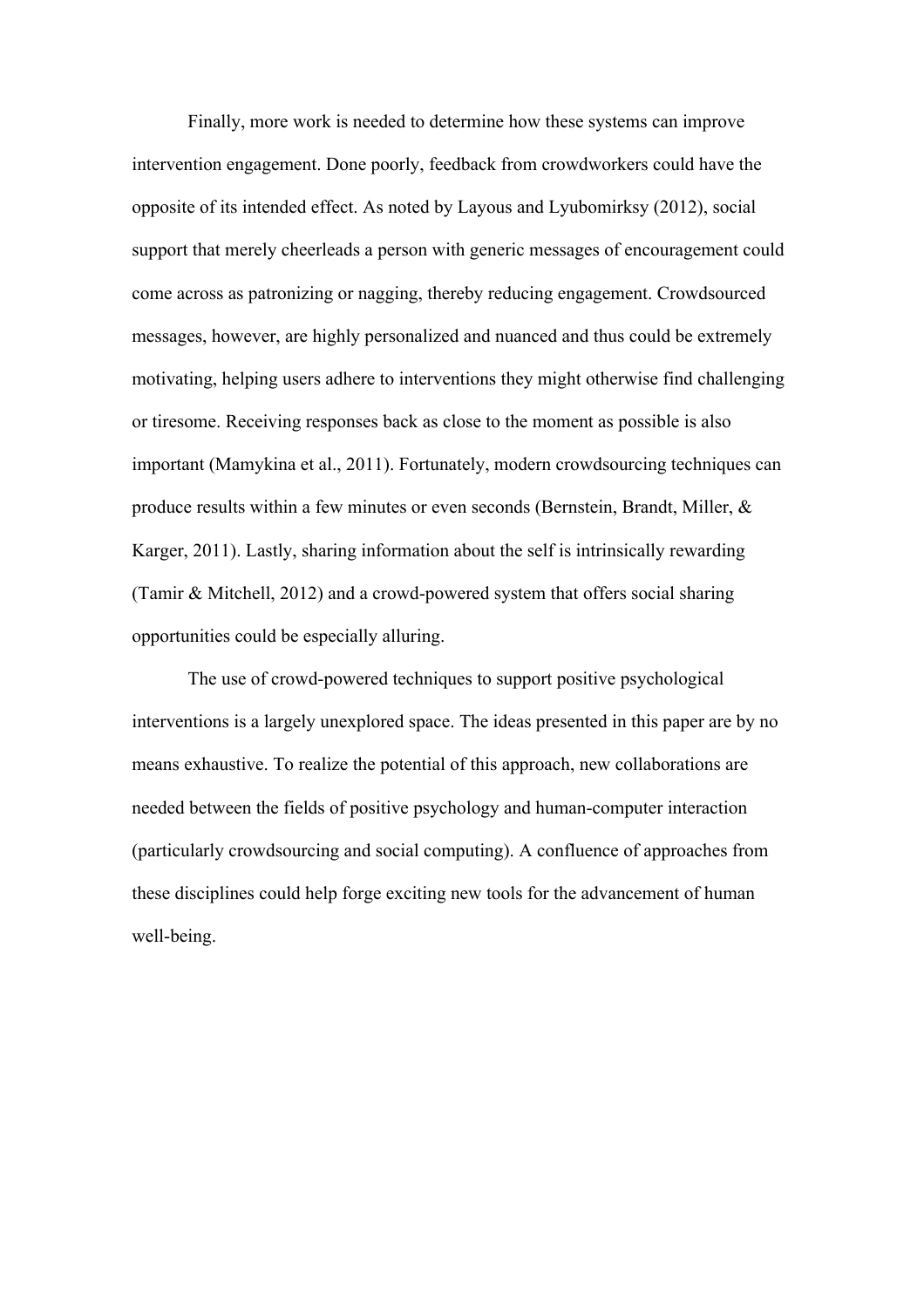## **References**

Ahn, L. von, Maurer, B., McMillen, C., Abraham, D., & Blum, M. (2008). reCAPTCHA: Human-Based Character Recognition via Web Security Measures. *Science*, *321*(5895), 1465–1468.

Bernstein, M., Little, G., Miller, R., Hartmann, B., Ackerman, M., Karger, D., … Panovich, K. (2010). Soylent: A Word Processor with a Crowd Inside. In Perlin, K., Czerwenski, M., & Miller, R. (Eds.), *Proceedings of the 23rd Symposium on User Interface Software and Technology* (pp. 313-322). New York, NY: ACM Press.

- Bernstein, M. S., Brandt, J., Miller, R., & Karger, D. R. (2011). Crowds in Two Seconds: Enabling Realtime Crowd-Powered Interfaces. In Pierce, J., Agrawala, M., & Klemmer, S. (Eds.), *Proceedings of the 24th Symposium on User Interface Software and Technology* (pp. 33-42). New York, NY: ACM Press.
- Bigham, J. P., Jayant, C., Ji, H., Little, G., Miller, A., Miller, R. C., … Yeh, T. (2010). VizWiz: nearly real-time answers to visual questions. In Perlin, K., Czerwenski, M., & Miller, R. (Eds.), *Proceedings of the 23nd Symposium on User Interface Software and Technology* (pp. 333-342). New York, NY, USA: ACM.
- Buckingham, M. (2010). *Go put your strengths to work: 6 powerful steps to achieve outstanding performance*. New York: Free Press.
- Burton, M. A., Brady, E., Brewer, R., Neylan, C., Bigham, J. P., & Hurst, A. (2012). Crowdsourcing subjective fashion advice using VizWiz: challenges and opportunities. In Huenerfauth, M. & Kurniawan, S. (Eds.), *Proceedings of the 14th international ACM SIGACCESS conference on Computers and accessibility* (pp. 135-142). New York, NY, USA: ACM.
- Cheavens, J. S., Feldman, D. B., Gum, A., Michael, S. T., & Snyder, C. R. (2006). Hope Therapy in a Community Sample: A Pilot Investigation. *Social Indicators Research*, *77*(1), 61–78.
- Christensen, H., Griffiths, K. M., & Farrer, L. (2009). Adherence in internet interventions for anxiety and depression. *Journal of Medical Internet Research*, *11*(2), e13.
- Deci, E. L., Koestner, R., & Ryan, R. M. (1999). A meta-analytic review of experiments examining the effects of extrinsic rewards on intrinsic motivation. *Psychological Bulletin*, *125*(6), 627–668.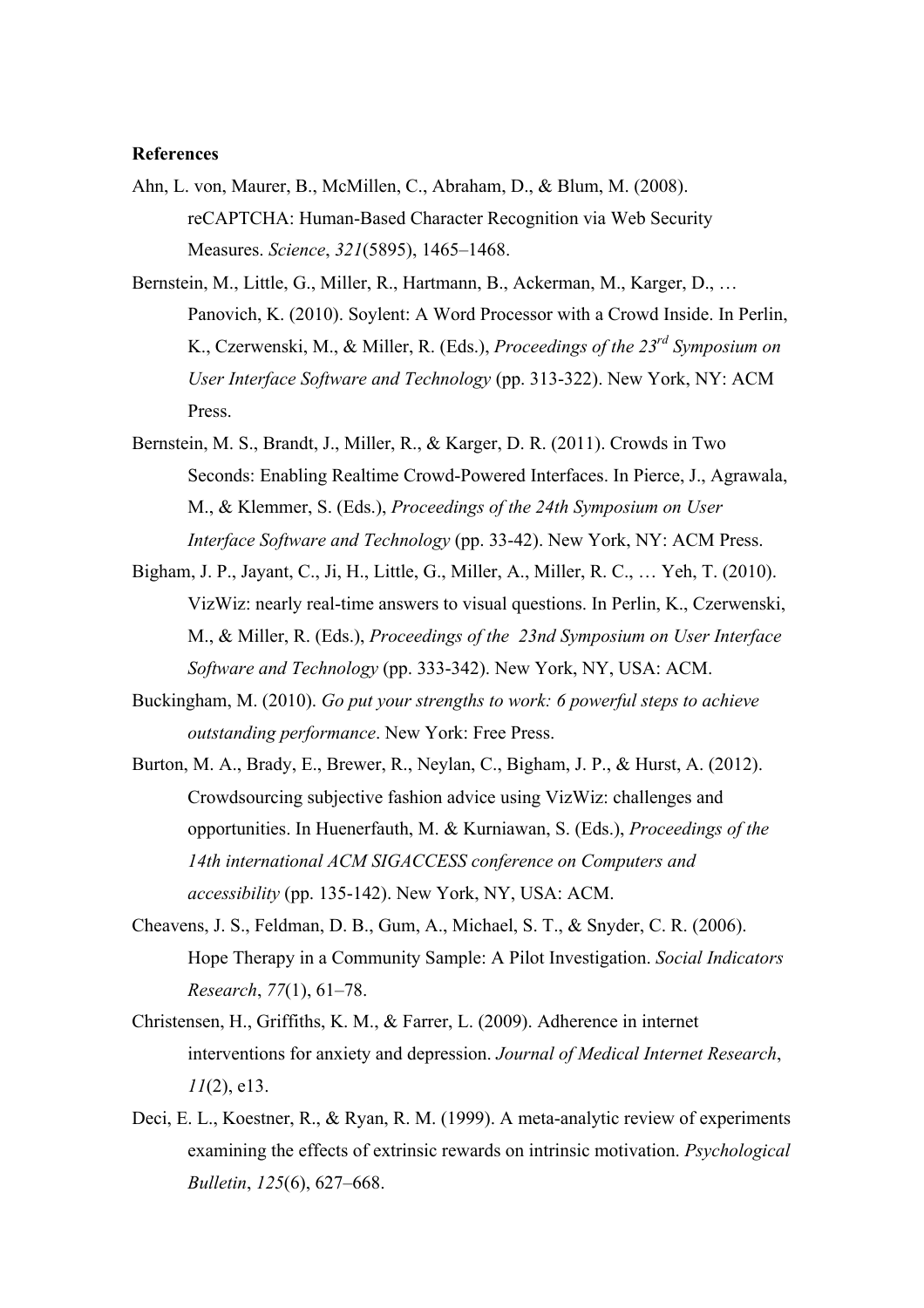- Eysenbach, G. (2005). The law of attrition. *Journal of Medical Internet Research*, *7*(1), e11.
- Garnefski, N., & Kraaij, V. (2006). Relationships between cognitive emotion regulation strategies and depressive symptoms: A comparative study of five specific samples. *Personality and Individual Differences*, *40*(8), 1659–1669.
- Garrett, J. J. (2010). *The Elements of User Experience: User-Centered Design for the Web and Beyond* (2nd ed.). Thousand Oaks, CA, USA: New Riders Publishing.
- Gross, J. J. (1998). Antecedent- and Response-Focused Emotion Regulation: Divergent Consequences for Experience, Expression, and Physiology. *Journal of Personality and Social Psychology*, *74*(1), 224–237.
- Gross, J. J., & John, O. P. (2003). Individual differences in two emotion regulation processes: implications for affect, relationships, and well-being. *Journal of Personality and Social Psychology*, *85*(2), 348–362.
- Horowitz, D., & Kamvar, S. D. (2010). The anatomy of a large-scale social search engine. *WWW*, *431-440*.
- Howe, J. (2006, June). The Rise of Crowdsourcing. *Wired*, *14*(6), 1-4.
- Ipeirotis, P. (2010). Demographics of Mechanical Turk. *CeDER-10-01 working paper*, New York University.
- Kanefsky, B., Barlow, N. G., Gulick, V. C., & Norvig, P. (2001). Can Distributed Volunteers Accomplish Massive Data Analysis Tasks? In *Proceedings of Lunar and Planetary Science*, *Abstract 1272*.
- Khatib, F., DiMaio, F., Group, F. C., Group, F. V. C., Cooper, S., Kazmierczyk, M., … Baker, D. (2011). Crystal structure of a monomeric retroviral protease solved by protein folding game players. *Nature Structural & Molecular Biology*, *18*(10), 1175–1177.
- Kittur, A. (2010). Crowdsourcing, collaboration and creativity. *XRDS*, *17*(2), 22–26.
- Kittur, A., Chi, E. H., & Suh, B. (2008). Crowdsourcing user studies with Mechanical Turk. In Czerwinski, M., Lund, A., & Tan, D. (Eds.), *Proceedings of the 2008 ACM annual conference on Human Factors in Computing Systems* (pp. 453– 456). New York, NY, USA: ACM.
- Kittur, A., Smus, B., Khamkar, S., & Kraut, R. E. (2011). CrowdForge: crowdsourcing complex work. In Pierce, J., Agrawala, M., & Klemmer, S. (Eds.), *Proceedings of the 24th Symposium on User Interface Software and Technology* (pp. 43–52). New York, NY, USA: ACM.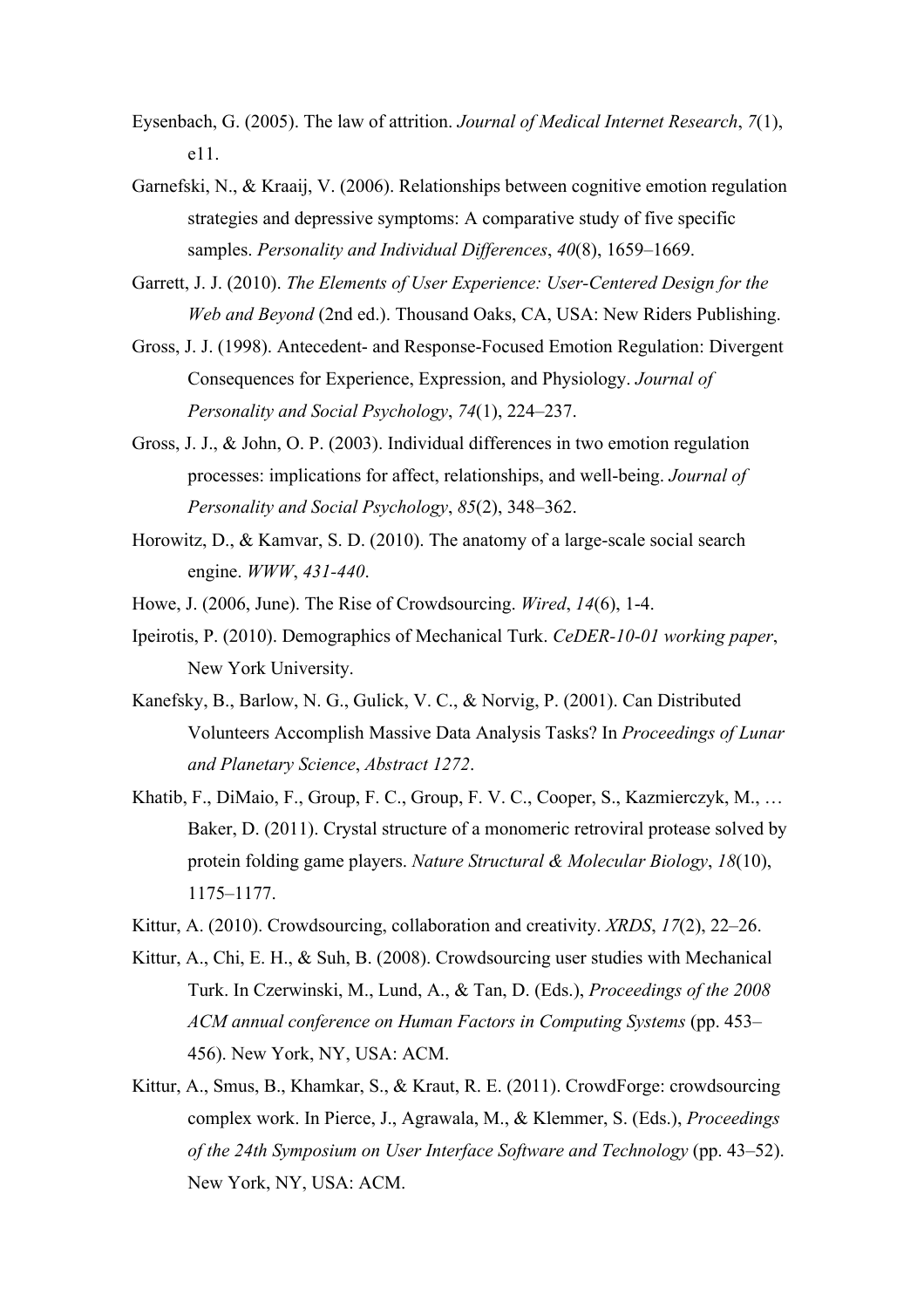- Layous, K., & Lyubomirsky, S. (in press). The how, who, what, when, and why of happiness: Mechanisms underlying the success of positive interventions. In J. Gruber & J. Moscowitz (Eds.), The light and dark side of positive emotions. New York: Oxford University Press.
- Linley, P. A., Nielsen, K. M., Wood, A. M., Gillett, R., & Biswas-Diener, R. (2010). Using signature strengths in pursuit of goals: Effects on goal progress, need satisfaction, and well-being, and implications for coaching psychologists. *International Coaching Psychology Review*, (5), 6–15.
- Lyubomirsky, S., Sheldon, K.M., & Schkade, D. (2005). Pursuing happiness: The architecture of sustainable change. *Review of General Psychology, 9,* 111-131.
- Lyubomirsky, S., Dickerhoof, R., Boehm, J. K., & Sheldon, K. M. (2011). Becoming happier takes both a will and a proper way: An experimental longitudinal intervention to boost well-being. *Emotion*, *11*(2), 391–402.
- MacLeod, A. K., Coates, E., & Hetherton, J. (2008). Increasing well-being through teaching goal-setting and planning skills: results of a brief intervention. *Journal of Happiness Studies*, *9*(2), 185–196.
- Mamykina, L., Manoim, B., Mittal, M., Hripcsak, G., & Hartmann, B. (2011). Design lessons from the fastest Q&A site in the west. In Tan, D., Fitzpatrick, G., Gutwin, C., Begole, B., & Kellogg, W. (Eds.), *Proceedings of the 2011 ACM annual conference on Human Factors in Computing Systems* (pp. 2857–2866). New York, NY, USA: ACM.
- Marroquín, B. (2011). Interpersonal emotion regulation as a mechanism of social support in depression. *Clinical Psychology Review*, *31*(8), 1276–1290.
- McRae, K., Ciesielski, B., & Gross, J. J. (2012). Unpacking cognitive reappraisal: Goals, tactics, and outcomes. *Emotion*, *12*(2), 250–255.
- Mohr, D. C., Cuijpers, P., & Lehman, K. (2011). Supportive accountability: a model for providing human support to enhance adherence to eHealth interventions. *Journal of Medical Internet Research*, *13*(1), e30.
- Morris, R. R., & Picard, R. (2012, April). *Crowdsourcing Collective Emotional Intelligence*. Paper presented at Collective Intelligence, Cambridge, MA.
- Morris, R.R., Dontcheva, M., Finkelstein, A., & Gerber, E. (2013). Affect and creative
- performance on crowdsourcing platforms. In *Proceedings of the International Conference on Affective Computing and Intelligent Interaction*, (pp. 250-255). Geneva, Switzerland.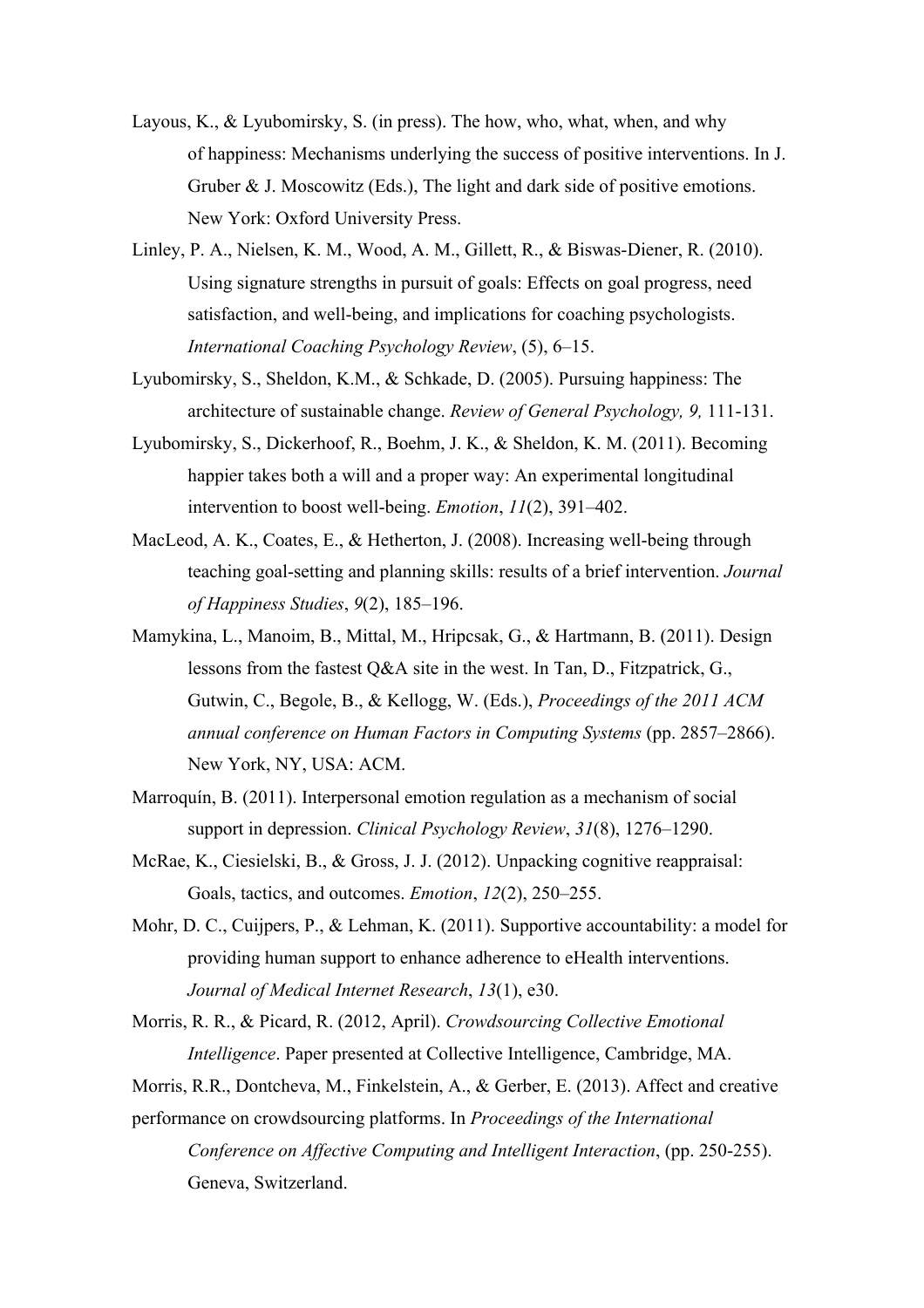- Moskowitz, J. T., Hult, J. R., Duncan, L. G., Cohn, M. A., Maurer, S. A., Bussolari, C., & Acree, M. (2011). A Positive Affect Intervention for People Experiencing Health-Related Stress:Development and non-Randomized Pilot Test. *Journal of Health Psychology*, *17*(5), 676-692.
- Panzarella, C., Alloy, L. B., & Whitehouse, W. G. (2006). Expanded Hopelessness Theory of Depression: On the Mechanisms by which Social Support Protects Against Depression. *Cognitive Therapy and Research*, *30*(3), 307–333.
- Peterson, C., Stephens, J. P., Park, N., Lee, F., & Seligman, M. E. P. (2009). Strengths of character and work. In Linley, P.A., Harrington, S., & Garcea, N. (Eds.), *Oxford Handbook of Positive Psychology and Work* (pp. 221-235). Oxford, UK: Oxford University Press.
- Poetz, M. K., & Schreier, M. (2012). The Value of Crowdsourcing: Can Users Really Compete with Professionals in Generating New Product Ideas? *Journal of Product Innovation Management*, *29*(2), 245–256.
- Proctor, C., Maltby, J., & Linley, P. A. (2011). Strengths Use as a Predictor of Well-Being and Health-Related Quality of Life. *Journal of Happiness Studies*, *12*(1), 153–169.
- Reivich, K., Gillham, J. E., Chaplin, T. M., & Seligman, M. E. P. (2013). From Helplessness to Optimism: The Role of Resilience in Treating and Preventing Depression in Youth. In G. Sam & B. R. B (Eds.), *Handbook of Resilience in Children* (pp. 201–214). New York, New York: Spring Science+Business Media.
- Resnick, P., & Varian, H. R. (1997). Recommender Systems. *Commun. ACM*, *40*(3), 56–58.
- Rzeszotarski, J. M., & Kittur, A. (2011). Instrumenting the crowd: using implicit behavioral measures to predict task performance. In Pierce, J., Agrawala, M., & Klemmer, S. (Eds.), *Proceedings of the 24th Symposium on User Interface Software and Technology* (pp. 13–22). New York, NY, USA: ACM.
- Schueller, S. M., Muñoz, R. F., & Mohr, D. C. (2013). Realizing the Potential of Behavioral Intervention Technologies. *Current Directions in Psychological Science*, *22*(6), 478–483.
- Shapiro, D. N., Chandler, J., & Mueller, P. A. (2013). Using Mechanical Turk to Study Clinical Populations. *Clinical Psychological Science*, *1*(2), 213–220.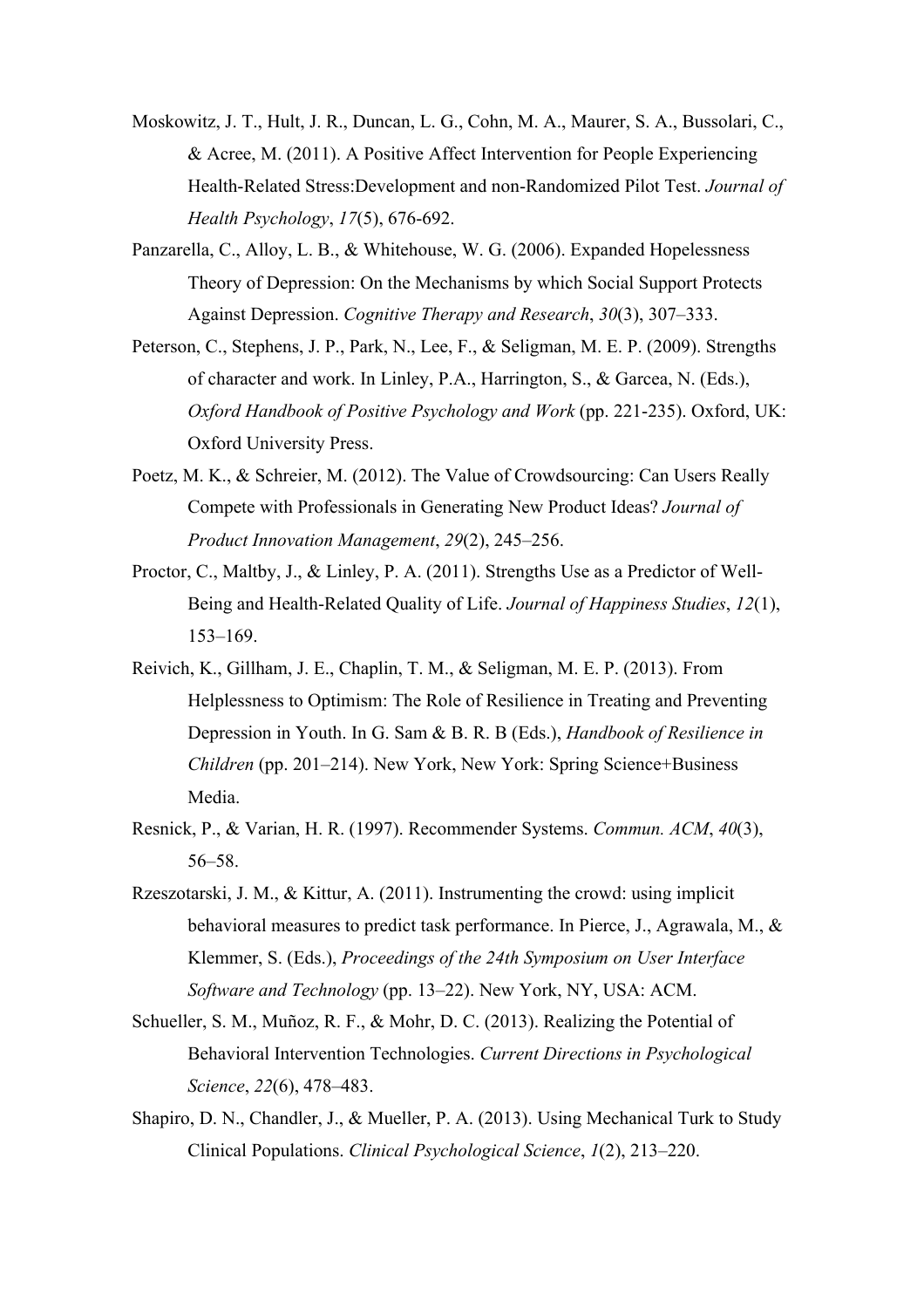- Sheppes, G., & Gross, J. J. (2011). Is Timing Everything? Temporal Considerations in Emotion Regulation. *Personality and Social Psychology Review*, *15*(4), 319– 331.
- Shneiderman, B., & Plaisant, C. (2009). *Designing the User Interface: Strategies for Effective Human-Computer Interaction*. London: Pearson PLC.
- Sin, N. L., & Lyubomirsky, S. (2009). Enhancing well-being and alleviating depressive symptoms with positive psychology interventions: a practice-friendly metaanalysis. *Journal of Clinical Psychology*, *65*(5), 467–487.
- Sin, N. L., Della Porta, M. D., & Lyubomirsky, S. (2011). Tailoring Positive Psychology Interventions to Treat Depressed Individuals. In Donaldson, S.I., Csikszentmihalyi, M., & Nakamur, J. (Eds.), *Applied Positive Psychology: Improving Everyday Life, Health, Schools, Work, and Society*. (pp. 79–96). New York, NY: Routledge.
- Snyder, C. R. (2002). Hope theory: Rainbows in the mind. *Psychological Inquiry*, *13*(4), 249–275.
- Tamir, D.I., & Mitchell, J.P. (2012). Disclosing information about the self is intrinsically rewarding. *Proceedings of the National Academy of Sciences, 109*(21), 8038-8043.
- Torning, K., & Oinas-Kukkonen, H. (2009). Persuasive System Design: State of the Art and Future Directions. In Chatterjee, S. & Dev, P. (Eds.), *Proceedings of the 4th International Conference on Persuasive Technology* (pp. 30:1–30:8). New York, NY, USA: ACM.
- Von Ahn, L. (2005). Human Computation.
- Von Ahn, L., & Dabbish, L. (2004). Labeling images with a computer game. In Dykstra-Erickson, E. & Tscheligi, M. (Eds.), *Proceedings of the 2004 ACM annual conference on Human Factors in Computing Systems s* (pp. 319–326). New York, NY, USA: ACM.
- Wood, A. M., Linley, P. A., Maltby, J., Kashdan, T. B., & Hurling, R. (2011). Using personal and psychological strengths leads to increases in well-being over time: A longitudinal study and the development of the strengths use questionnaire. *Personality and Individual Differences*, *50*(1), 15–19.
- Yu, L., & Nickerson, J. (2011). Cooks or cobblers? crowd creativity through combination. In Tan, D., Fitzpatrick, G., Gutwin, C., Begole, B., & Kellogg, W.